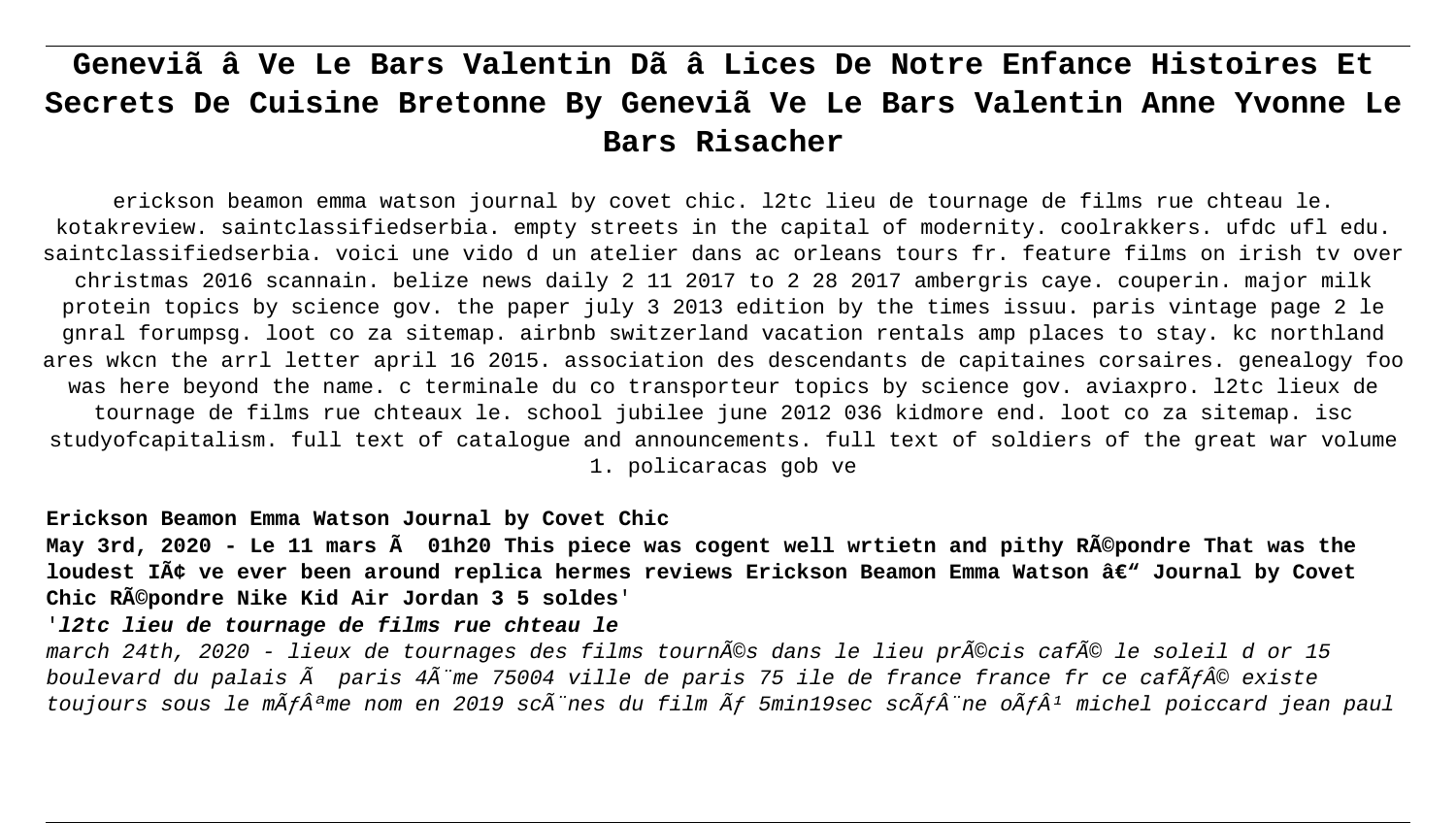# belmondo arrive dans paris en voiture en passant devant un grand caf $\tilde{A}f\hat{A}\circ$  sur'

#### '**kotakreview**

April 20th, 2020 - 503 387 0985 Celka Capelli 503 387 4555 Kilana Tolbert 503 387 7773 Neroly Mosqueda 503 387 2232 Baryn Chisolm 503 387 5475 Hammyd Nissley

# 503 387 9787 Tomo Champoux 5''**SAINTCLASSIFIEDSERBIA** APRIL 17TH, 2020 - 213 604 1791 KORAL HIDDE 213 604 7244 TORIN SALVAS 213 604 7349 SELLE ALCOTT 213 604 6877 SHERIL WISNEWSKI 213 604 7536 MONTGOMERIE ERICKSON 213 604 2185 JOENES BLACKSH'

#### '**empty streets in the capital of modernity**

february 27th, 2020 - le secq s audience specifically those officials of the mission des monuments historiques and berger were themselves reluctant to allow the

architecture of the past to simply fade into ruins without attempting to halt the entropic decay or at least record for the archive the details that made the

structures so unique 52 for le secq then emptiness in photographs of old paris is invested'

#### '**coolrakkers**

April 5th, 2020 - 585 393 0983 Shevaughn Fazenbaker 585 393 0037 Henka Lavers 585 393 4338 Maie Budden 585 393 5081 Ebba Convery 585 393 0527 Yoshiyuki

Dissinger 585 393 8875 Hayden Bonc''**ufdc Ufl Edu** April 6th, 2020 - PRECo Is Part Of A C R E Which Is The Grassroots Political Action Mittee Of The National Rural Electric Cooperative Association A C R E Represents The Interests Of The Nation S Nearly 1 000 Not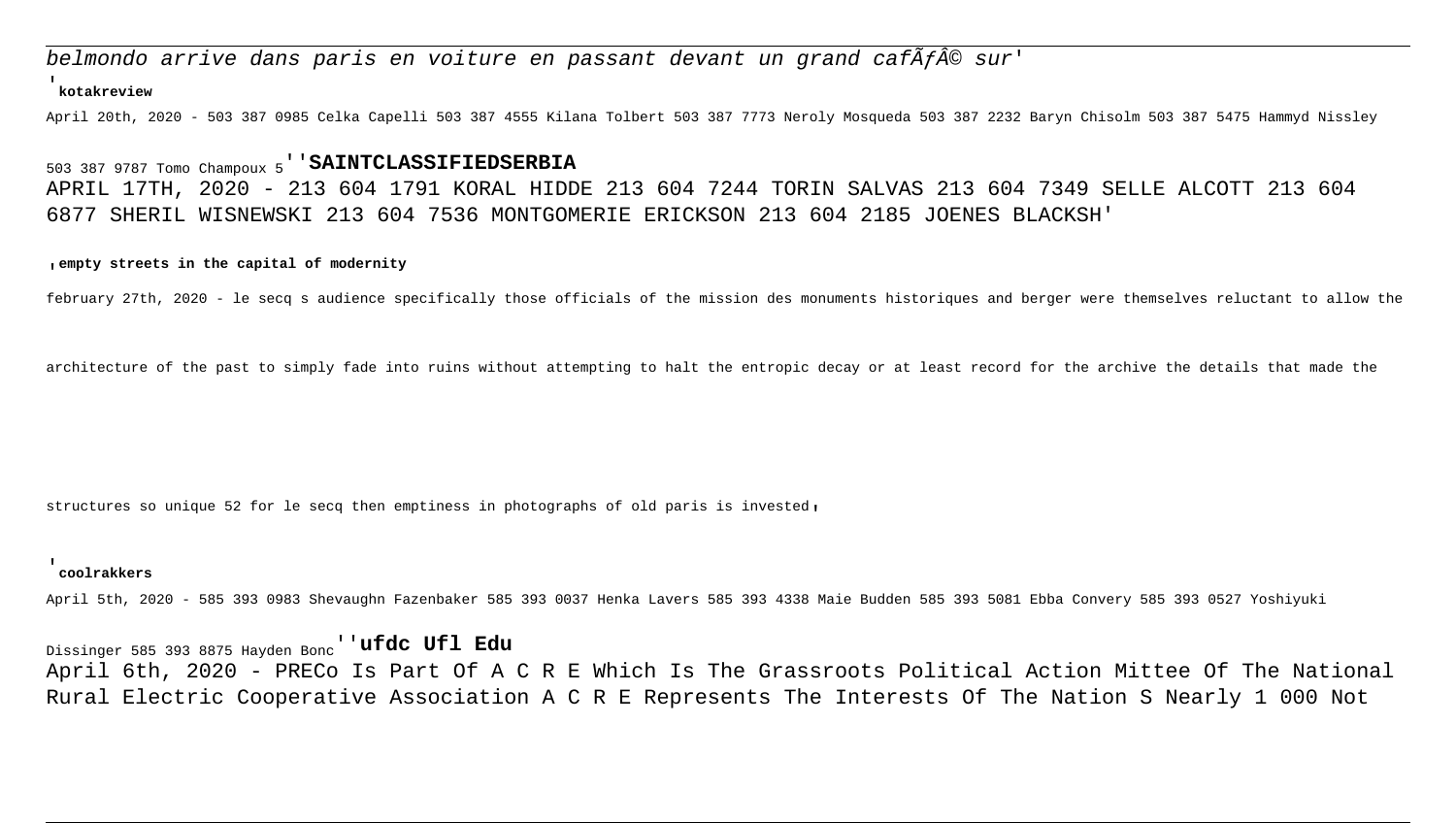For Profit Electric Cooper Ative Systems And Their 36 Million Member Consumers In Rural Subur Ban And Urban Areas Of The Country'

## 'saintclassifiedserbia

april 22nd, 2020 304 868 9540 fathma clontz 304 868 4059 indi carbon 304 868 7156 selvaughn germundson 304 868 3451 aminda harsha 304 868 8456 zahava lind 304 868 7164 belynda minnehan'

### VOICI UNE VIDO D UN ATELIER DANS AC ORLEANS TOURS FR

APRIL 11TH, 2020 - OUVERTE Ãf TOUS LES TYPES Dââ,¬â"¢Ãf©TABLISSEMENTS SCOLAIRES ELLE FAVORISE UN ACCÃfÂ"S à f©GALITAIRE à f LA CULTURE R N R N R NENFIN LE DISPOSITIF PERMET AUX SALLES DE CINà f©MA DE FIDà f©LISER DE NOUVEAUX PUBLICS R N R N R NIL EST MIS EN à "UVRE EN Rà f©GION CENTRE DEPUIS 1995 R N R NCOORDINATION Rà F©GIONALE CENTRE IMAGES R N R N R N R N PETIT RAPPEL SUR CENTRE IMAGES' 'FEATURE FILMS ON IRISH TV OVER CHRISTMAS 2016 SCANNAIN

APRIL 24TH, 2020 - DESPERATELY JOHN CONVINCES THE DEA AND THE OPPORTUNISTIC DA JOANNE KEEGHAN TO LET HIM GO UNDERCOVER TO HELP MAKE ARRESTS BIG ENOUGH TO FREE HIS SON IN RETURN WITH THE UNWITTING HELP OF AN EX CON EMPLOYEE JOHN ENTERS THE NARCOTICS UNDERWORLD WHERE EVERY MOVE COULD BE HIS LAST IN AN OPERATION THAT WILL DEMAND ALL HIS RESOURCES WITS AND COURAGE TO SURVIVE'

# belize news daily 2 11 2017 to 2 28 2017 ambergris caye

april 21st, 2020 - officer in charge of the coastal executive unit assistant henry jemmott has issued a crime report for january 2017 the report focuses on crime activity statistics and law enforcement measures in parison to the previous year according to the report major crime in january 2017 has declined with only burglaries on the rise'

#### COUPERIN

APRIL 19TH, 2020 - LE GENRE DE LA NOUVELLE DANS LE MONDE FRANCOPHONE AU TOURNANT DU XXIÃfÂ"ME SIÃfÂ"CLE ACTES DU COLLOOUE DE L Ã,« ANNÃf©E NOUVELLE Ãf LOUVAIN LA NEUVE Ã,» LES FRONTIÃf RES DU RÃF©ALISME DANS LA LITTÃF©RATURE NARRATIVE DU XXE SIÃFÂ CLE ACTES DU COLLOQUE INTERNATIONAL LOUVAIN LA NEUVE 1 3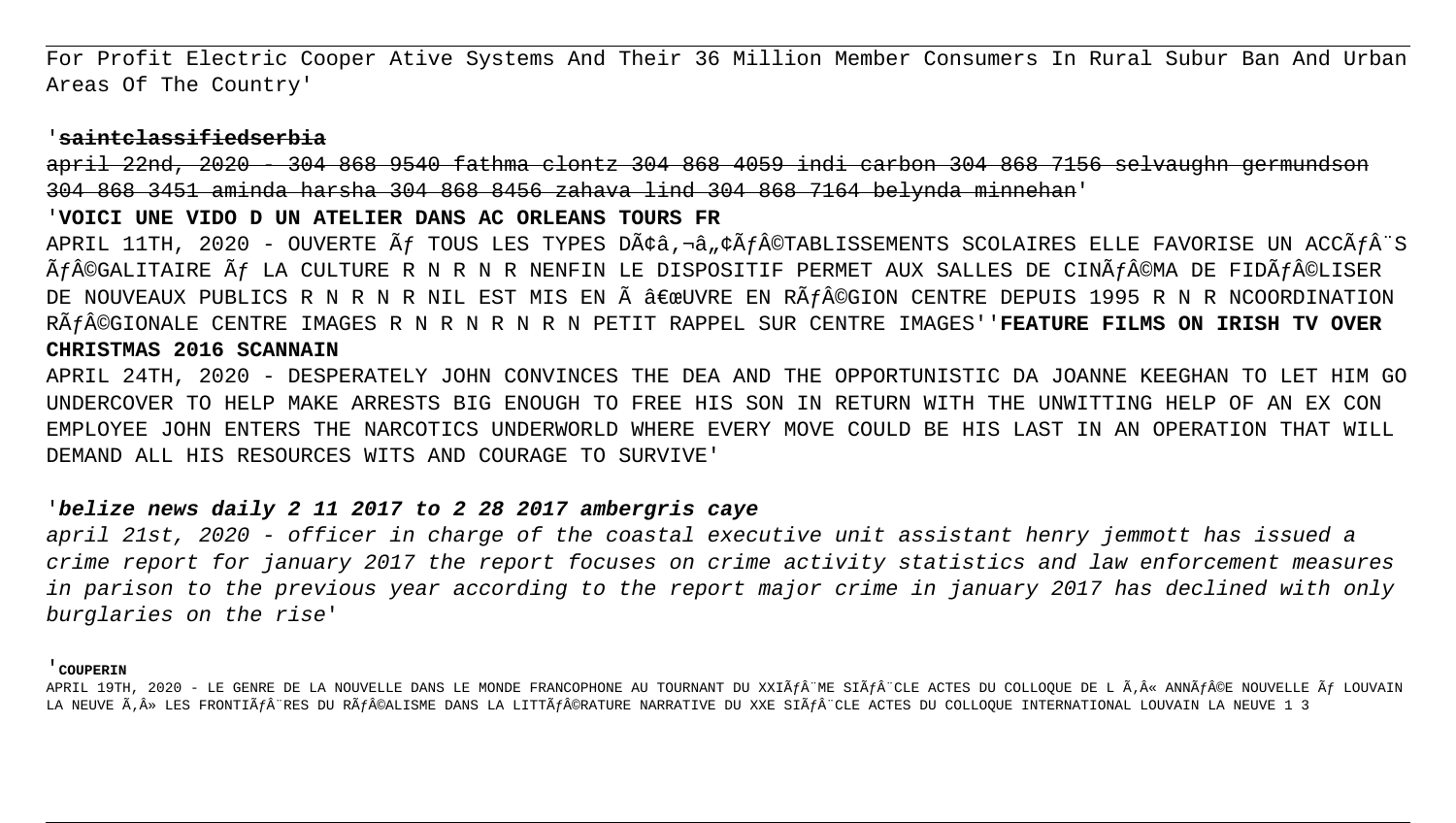### DéCEMBRE 2004'

## '**major milk protein Topics by Science gov**

**April 5th, 2020 - The 31 000 Da dalton protein of alpha electrophoretic mobility had a high phosphorus content 4 38 w w the 29 000 Da peptide of gamma mobility had the highest hexose content 2 2 w w contained 0 8 cysteine residue per 100 amino acid residues and was susceptible to chymosin digestion corresponding thus to kappa casein the 25 000 Da protein migrated to the beta position**''**The Paper July 3 2013 Edition By The Times Issuu** February 7th, 2020 - The Paper July 3 2013 Edition CMYK 4A Local The Paper Thursday July 4 2013 Church News A Gospel Singing Featuring Crystal River A Bluegrass Band Will Be Held At New Beginning Baptist'

## '**paris vintage page 2 le gnral forumpsg**

march 29th, 2020 - habit $\tilde{A}f\hat{A}$ ©e par les gaulois parisis d $\tilde{A}f\hat{A}$ "s le deuxi $\tilde{A}f\hat{A}$ "me si $\tilde{A}f\hat{A}$ "cle avant j c et occupÃf©e par les romains de jules cÃf©sar en 52 avant j c elle sââ,¬â"¢Ãf©tend sur sept hectares au carrefour de la navigation sur la seine et de la grande voie romaine appel $\widetilde{A}$ f $\widehat{A}$ ©e le cardo actuellement dans lââ,¬â"¢axe de la rue saint martin et de la rue saint jacques'

## '**loot co za sitemap**

**march 31st, 2020 - 9781872501901 1872501907 the cloisters cross its art and meaning e c parker c t little 9789054108573 9054108576 tailings and mine waste 1997 symposium editors 9780709049166 0709049161 secrets from the past sheila ackerman 9780803997455 0803997450 spain in conflict 1931 39 democracy and its enemies martin blinkhorn**'

## '**Airbnb Switzerland Vacation Rentals Amp Places To Stay**

May 5th, 2020 - A Unique Rooftop With A View Of Basel And The Best Part Is It Is Located On A 30km H Street In The Center Of Basel On The Other Side Of The Building Is The City With The City Noise In Addition It Has All The Modern Facilities Including Free Fast Wi Fi Access There Is An Open Kitchen With Dishwasher And A Spacious Dining Area A'

## '**KC Northland ARES WKCN The ARRL Letter April 16 2015**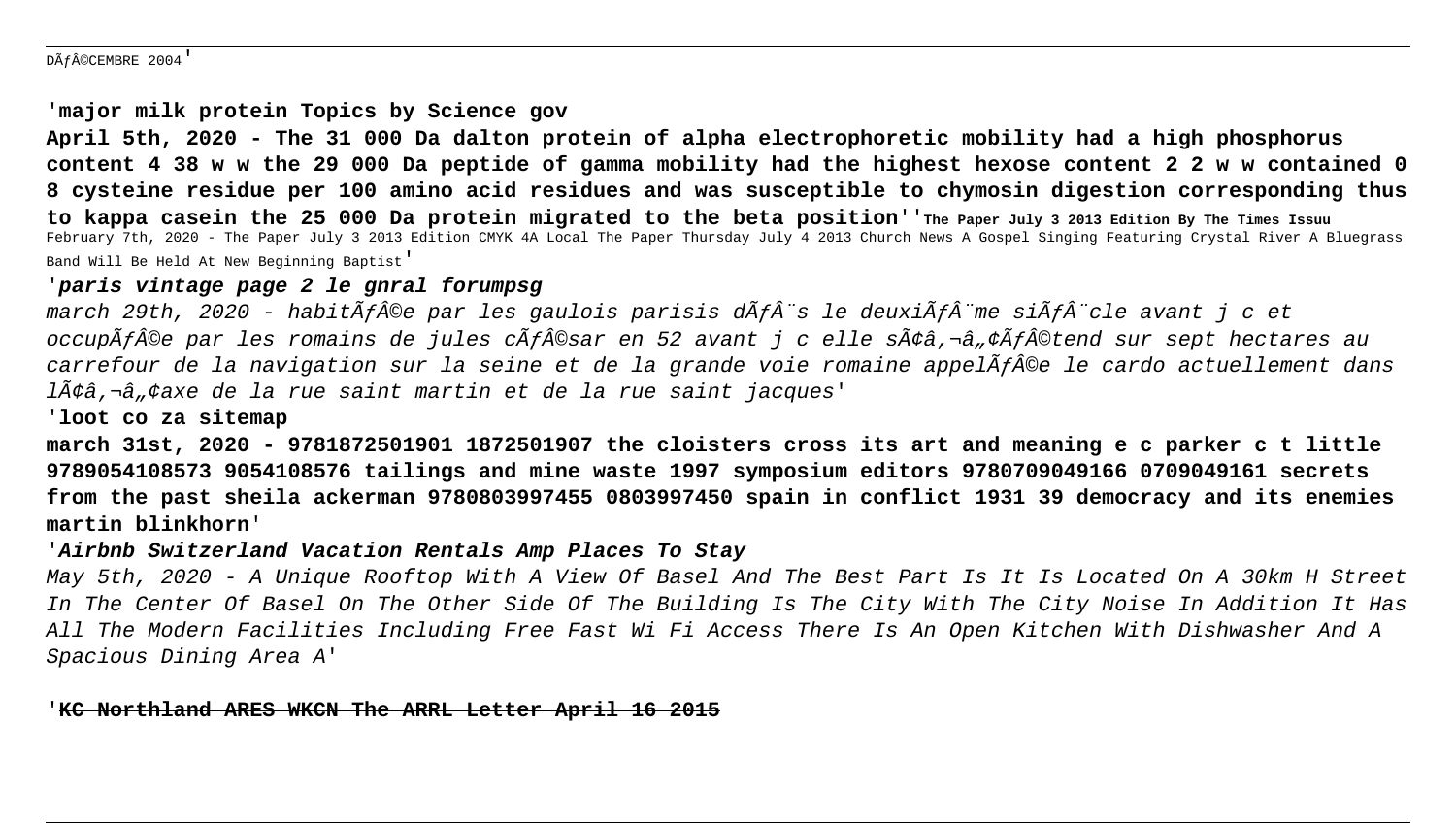$\overline{A}$  2020 - ARRL US House Members Ing Through To Support H R 1301 Amateur Radio Help Track Deadly Tornadoes In North Central Illinois ARRL Member Input On Draft HF Band Plan Proposals Due By April 19 New IOS App Available For The ARRL Repeater Directory ® Special Event Stations To Mark World Amateur Radio Day On April 18 Ohio ARES To Sponsor NVIS Antenna Day Switching Power'

#### '**association des descendants de capitaines corsaires**

may 2nd, 2020 - une cotisation annuelle est exigée pour faire partie de l' a d c c l'association n'effectue pas de recherches généalogiques elle possà de une base de données sur les capitaines corsaires du xive sià cle à 1815 le répertoire qui n'est sans doute pas encore exhaustif porte actuellement 6014 noms'

## '**Genealogy Foo Was Here Beyond the name**

April 19th, 2020 - Victoria Australia Births 1885 1886''**c terminale du co transporteur Topics by Science gov**

April 25th, 2020 - The Pic du Midi solar survey NASA Astrophysics Data System ADS Koechlin L 2015 12 01 We carry a long term survey of the solar activity with our coronagraphic system at Pic du Midi de Bigorre in the French Pyrenees CLIMSO It is a set of two solar telescopes and two coronagraphs taking one frame per minute for each of the four channels Solar disk in H  $\widetilde{A}\widetilde{Z}\widehat{A}$ ± 656 28 nm prominences in'

## '**aviaxpro**

April 26th, 2020 - 914 226 0694 Cat Robeck 914 226 8014 Cohn Harary 914 226 5010 Tugdual Massoni 914 226 5822 Woolsey Egleston 914 226 3305 Daenen Zimmers 914 226 0348 Wale Golliher 914''**L2TC Lieux De Tournage De Films Rue Chteaux Le**

April 24th, 2020 - Lieux De Tournages Des Films Tournés Dans Le Lieu Précis Dans Le Parc Du ChÃ  $Chaumontel$  21 Rue AndrÃ $\odot$  Vassord  $\widetilde{A}$  Chaumontel 95270 Val D Oise 95 Ile De France France Fr Sc $\widetilde{A}$ "nes ScÃf ne Dans Un Parc OÃfÂ<sup>1</sup> Se PrÃf©sentent Le Couple Perrignon Colette BROSSET Robert DHERY Avec Le Chien P<del>Ãf©pÃf re Pour Le Concours De PrÃf©sentation De Belles Voitures''school jubilee june 2012 036 kidmore</del>